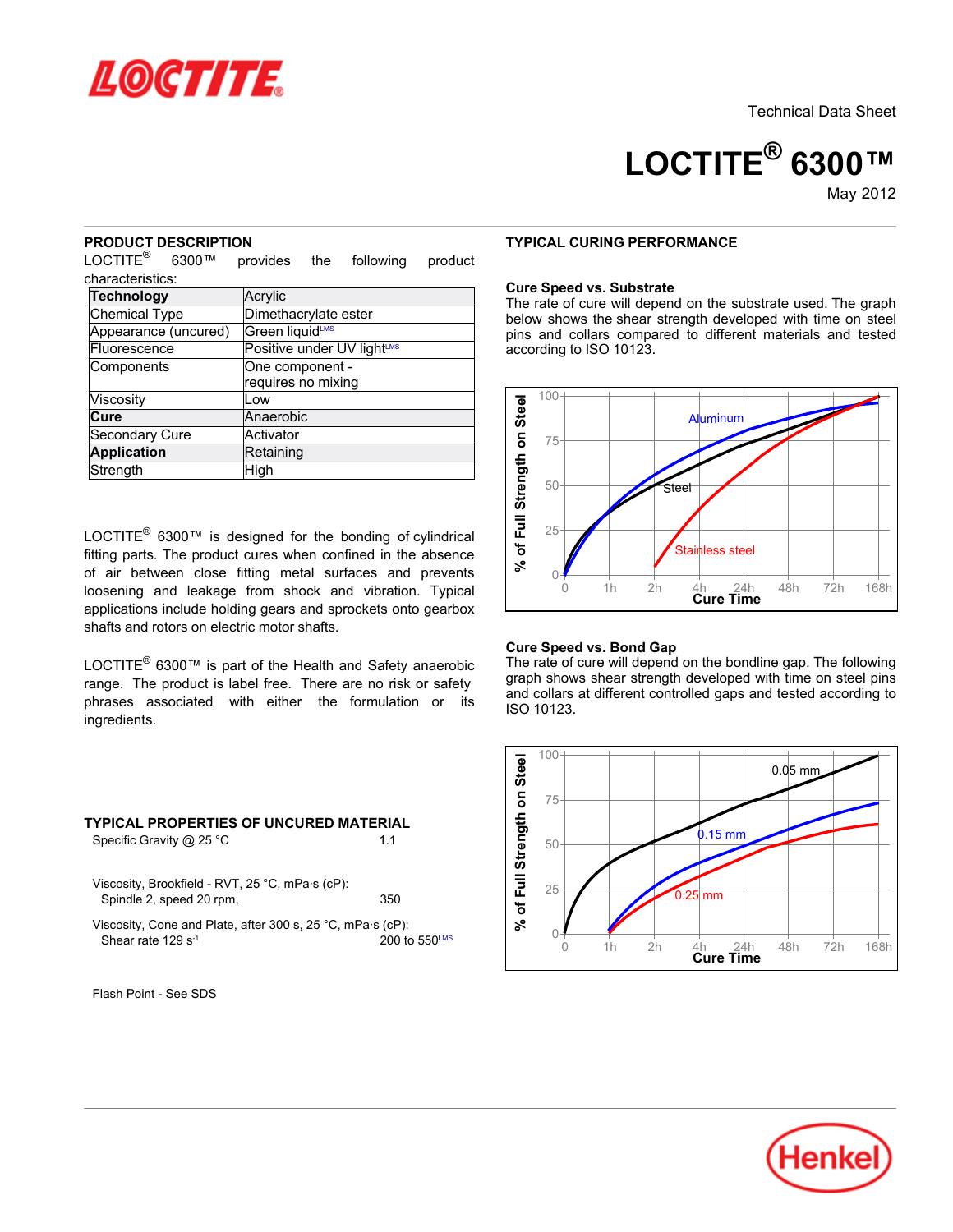# **Cure Speed vs. Temperature**

The rate of cure will depend on the temperature. The graph below shows the shear strength developed with time at different temperatures on steel pins and collars and tested according to ISO 10123.



# **Cure Speed vs. Activator**

Where cure speed is unacceptably long, or large gaps are present, applying activator to the surface will improve cure speed. The graph below shows the shear strength developed with time on stainless steel pins and collars using Activator 7471™ or 7649™ and tested according to ISO 10123.



# **TYPICAL PERFORMANCE OF CURED MATERIAL Adhesive Properties**

| Cured for 72 hours $@$ 22 °C           |                                |
|----------------------------------------|--------------------------------|
| Compressive Shear Strength, ISO 10123: |                                |
| Steel pins and collars                 | $N/mm^2 \ge 15$ <sup>LMS</sup> |
|                                        | (psi) $(22, 180)$              |

#### **TYPICAL ENVIRONMENTAL RESISTANCE**

Cured for 1 week @ 22 °C Compressive Shear Strength, ISO 10123: Steel pins and collars

#### **Hot Strength**



# **Heat Aging**

Aged at temperature indicated and tested @ 22 °C



# **Chemical/Solvent Resistance**

Aged under conditions indicated and tested  $\omega$  22 °C.

|                        |     | % of initial strength |       |       |       |
|------------------------|-----|-----------------------|-------|-------|-------|
| Environment            | °C  | 100 h                 | 500 h | 1000h | 3000h |
| Motor oil (5W40)       | 125 | 110                   | 120   | 125   | 95    |
| <b>Unleaded Petrol</b> | 22  | 90                    | 110   | 100   | 85    |
| <b>Brake fluid</b>     | 22  | 90                    | 95    | 85    | 95    |
| Water/glycol 50/50     | 87  | 100                   | 140   | 115   | 105   |
| Ethanol                | 22  | 95                    | 95    | 75    | 80    |
| Acetone                | 22  | 85                    | 100   | 95    | 90    |
| $DEF$ (AdBlue®)        | 22  | 85                    | 100   | 80    | 75    |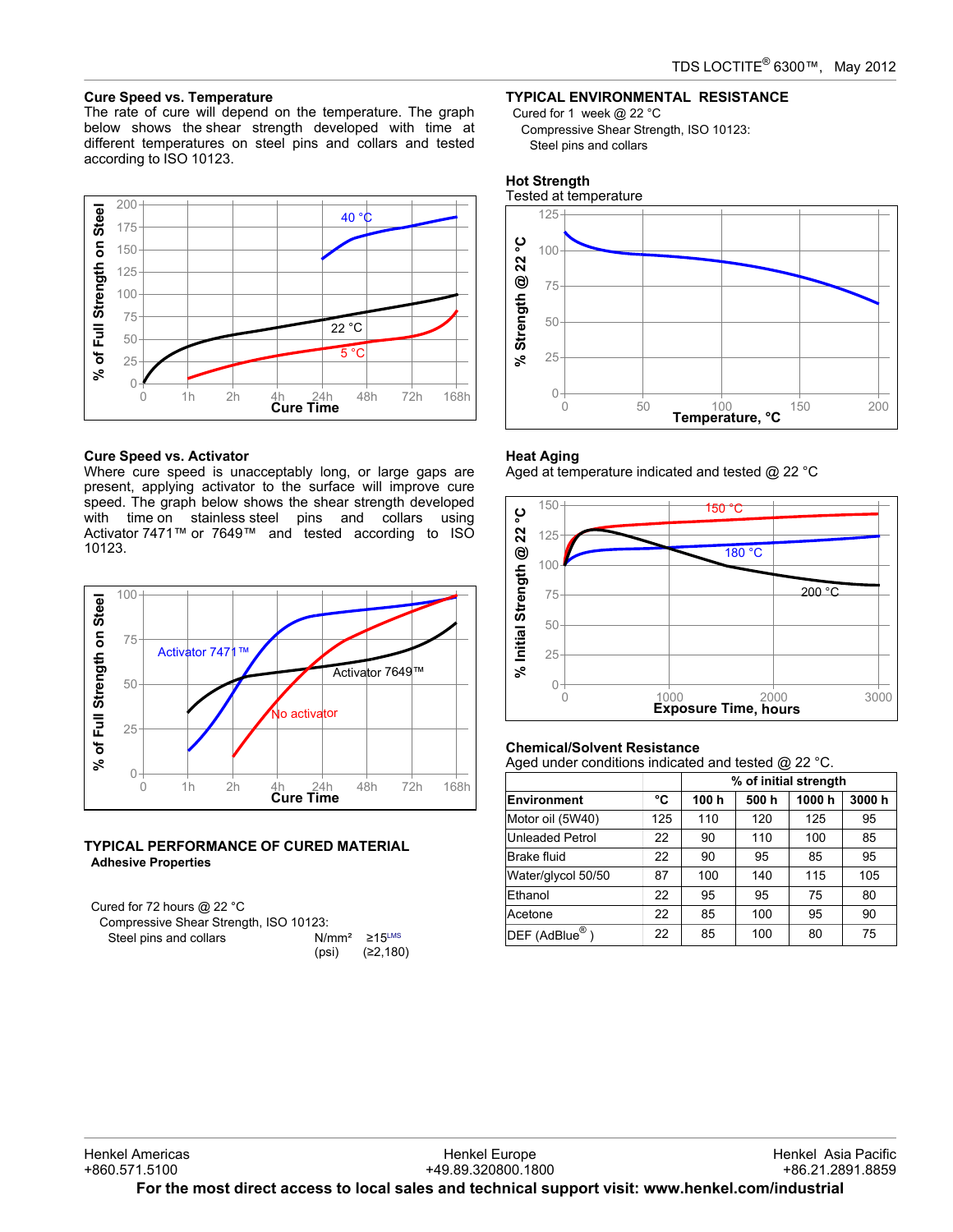# **GENERAL INFORMATION**

**This product is not recommended for use in pure oxygen and/or oxygen rich systems and should not be selected as a sealant for chlorine or other strong oxidizing materials.**

#### **For safe handling information on this product, consult the Safety Data Sheet (SDS).**

Where aqueous washing systems are used to clean the surfaces before bonding, it is important to check for compatibility of the washing solution with the adhesive. In some cases these aqueous washes can affect the cure and performance of the adhesive.

This product is not normally recommended for use on plastics (particularly thermoplastic materials where stress cracking of the plastic could result). Users are recommended to confirm compatibility of the product with such substrates.

#### **Directions for use:**

#### **For Assembly**

- 1. For best results, clean all surfaces (external and internal) with a LOCTITE $^{\circledR}$  cleaning solvent and allow to dry.
- 2. If the material is an inactive metal or the cure speed is too slow, spray with Activator 7471™ or 7649™ and allow to dry.
- 3. **For Slip Fitted Assemblies**, apply adhesive around the leading edge of the pin and the inside of the collar and use a rotating motion during assembly to ensure good coverage.
- 4. **For Press Fitted Assemblies**, apply adhesive thoroughly to both bond surfaces and assemble at high press on rates.
- 5. **For Shrink Fitted Assemblies** the adhesive should be coated onto the pin, the collar should then be heated to create sufficient clearance for free assembly.
- 6. Parts should not be disturbed until sufficient handling strength is achieved.

#### **For Disassembly**

1. Apply localized heat to the assembly to approximately 250 °C. Disassemble while hot.

#### **For Cleanup**

1. Cured product can be removed with a combination of soaking in a Loctite solvent and mechanical abrasion such as a wire brush.

#### **Loctite Material SpecificationLMS**

LMS dated August 17, 2011. Test reports for each batch are available for the indicated properties. LMS test reports include selected QC test parameters considered appropriate to specifications for customer use. Additionally, comprehensive controls are in place to assure product quality and consistency. Special customer specification requirements may be coordinated through Henkel Quality.

#### **Storage**

Store product in the unopened container in a dry location. Storage information may be indicated on the product container labeling.

**Optimal Storage: 8 °C to 21 °C. Storage below 8 °C or greater than 28 °C can adversely affect product properties**. Material removed from containers may be contaminated during use. Do not return product to the original container. Henkel Corporation cannot assume responsibility for product which has been contaminated or stored under conditions other than those previously indicated. If additional information is required, please contact your local Technical Service Center or Customer Service Representative.

#### **Conversions**

 $(^{\circ}C \times 1.8) + 32 = ^{\circ}F$ kV/mm x 25.4 = V/mil  $mm / 25.4 = inches$ µm / 25.4 = mil  $N \times 0.225 = lb$  $N/mm \times 5.71 = lb/in$  $N/mm<sup>2</sup>$  x 145 = psi MPa x 145 = psi  $N·m \times 8.851 = lb·in$  $N·m \times 0.738 = lb·ft$  $N·mm \times 0.142 = oz·in$  $mPa·s = cP$ 

#### **Note:**

The information provided in this Technical Data Sheet (TDS) including the recommendations for use and application of the product are based on our knowledge and experience of the product as at the date of this TDS. The product can have a variety of different applications as well as differing application and working conditions in your environment that are beyond our control. Henkel is, therefore, not liable for the suitability of our product for the production processes and conditions in respect of which you use them, as well as the intended applications and results. We strongly recommend that you carry out your own prior trials to confirm such suitability of our product.

Any liability in respect of the information in the Technical Data Sheet or any other written or oral recommendation(s) regarding the concerned product is excluded, except if otherwise explicitly agreed and except in relation to death or personal injury caused by our negligence and any liability under any applicable mandatory product liability law.

#### **In case products are delivered by Henkel Belgium NV, Henkel Electronic Materials NV, Henkel Nederland BV, Henkel Technologies France SAS and Henkel France SA please additionally note the following:**

In case Henkel would be nevertheless held liable, on whatever legal ground, Henkel's liability will in no event exceed the amount of the concerned delivery.

#### **In case products are delivered by Henkel Colombiana, S.A.S. the following disclaimer is applicable:**

The information provided in this Technical Data Sheet (TDS) including the recommendations for use and application of the product are based on our knowledge and experience of the product as at the date of this TDS. Henkel is, therefore, not liable for the suitability of our product for the production processes and conditions in respect of which you use them, as well as the intended applications and results. We strongly recommend that you carry out your own prior trials to confirm such suitability of our product.

Any liability in respect of the information in the Technical Data Sheet or any other written or oral recommendation(s) regarding the concerned product is excluded, except if otherwise explicitly agreed and except in relation to death or personal injury caused by our negligence and any liability under any applicable mandatory product liability law.

#### **In case products are delivered by Henkel Corporation, Resin Technology Group, Inc., or Henkel Canada Corporation, the following disclaimer is applicable:**

The data contained herein are furnished for information only and are believed to be reliable. We cannot assume responsibility for the results obtained by others over whose methods we have no control. It is the user's responsibility to determine suitability for the user's purpose of any production methods mentioned